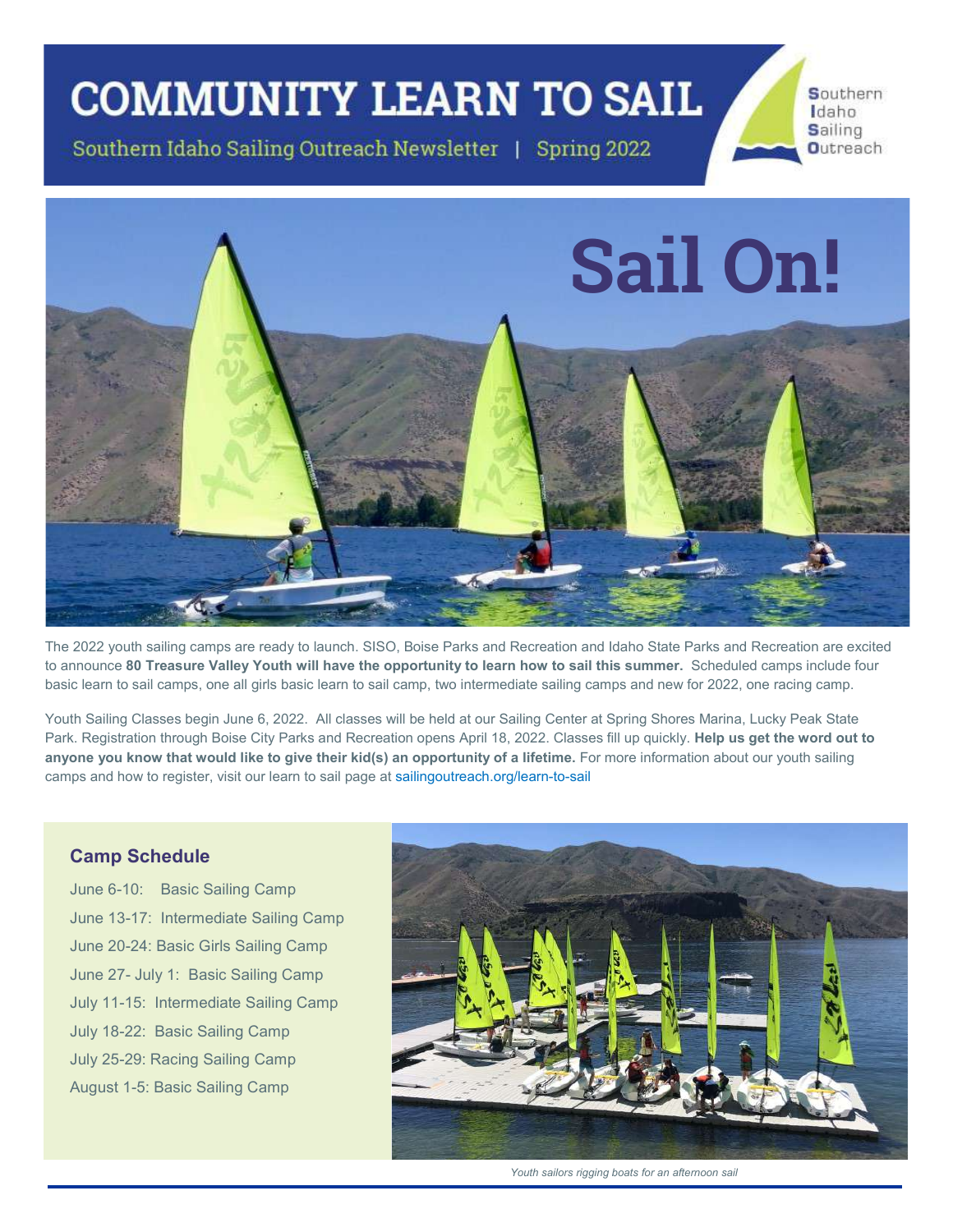## Aye on the Wind: Interview with Bob and Dottie Greenwood

By Eric Davis-SISO Board Member, Fundraising Chair

Say 'Greenwoods' to any skier in Boise and they 'know' it's Greenwood Sports on Bogus Basin Road, an institution and resource for ski gear for several generations, beginning in 1957 founded by Bob Greenwood. The store is thriving. Bob and his wife Dottie are now well into their 90's and going strong, living well in Boise's North End in their home of many years. Bob retired in 1985 when he sold the store to their son John and business partner Bill Tregoning.

Bob, 96, skis at Bogus two days each week and golfs all summer with a group of loyal friends

Lots of people don't know that Bob is a life-long sailor, who began sailing at a very young age in Wisconsin and later, he and Dottie participated in cruising and racing sailboats in Idaho as a member of Southern Idaho Sailing Association, (SISA) with SISA's founding members in the 1970's. What follows is a summary of a two-evening interview with Bob and Dottie who graciously offered to translate their love of the sport of sailing into the language of our mission today, of teaching kids the art and science of sailing and the lifeskills that naturally follow.

#### Where did you start sailing? How old were you and what triggered the opportunity?

Bob was 6 or 7 years old when he first sailed with his father on Moon Lake north of Rhinelander, Wisconsin. A good family friend, John Gilligan, owned Rhinelander Boat Works and had a cabin on the lake.

#### What kind of sailboats have you sailed?

C-Scow, R-Boat as crew, and three different boats he owned over the years; a Snipe which he sailed solo as a kid on Lake Michigan, a Catalina 22 and eventually a Neptune 24.

#### What skills did you learn through sailing as a kid that have carried with you through life?

Being around boats and the Rhinelander boat factory, Bob learned carpentry skills, measuring, cutting, how to work with his hands and use tools. He thinks some of this rubbed off on his son, John, who holds a degree in Mechanical Engineering.

#### What would you tell parents today; why should they introduce their kids to sailing?

Bob: "Sailing teaches discipline and rules that must be followed on a boat; having to do things a certain way. You learn angles, leverage, forces of the wind, how to pick the most efficient path to your target. Rigging a sailboat also takes skill. Safety, launching the boat, wearing life jackets. It all adds up.'

Bob's view is that parents need to understand that availability to a boat is so important. "With that accomplished, kids just need to get out on the water. It doesn't need to be expensive."

"It is imperative that the parents be involved."

#### Cell phones and social media seem to dominate kids' lives now. Sailing gets kids off their 'devices'. Thoughts on this?

"Leave the cell phones at home"



**Bob Greenwood** Photo: Building Bogus Basin History Book



Signage above the original Greenwood's Ski Shop located across the parking lot of current location.



**Bob and Dottie Greenwood** Photo: Building Bogus Basin History Book

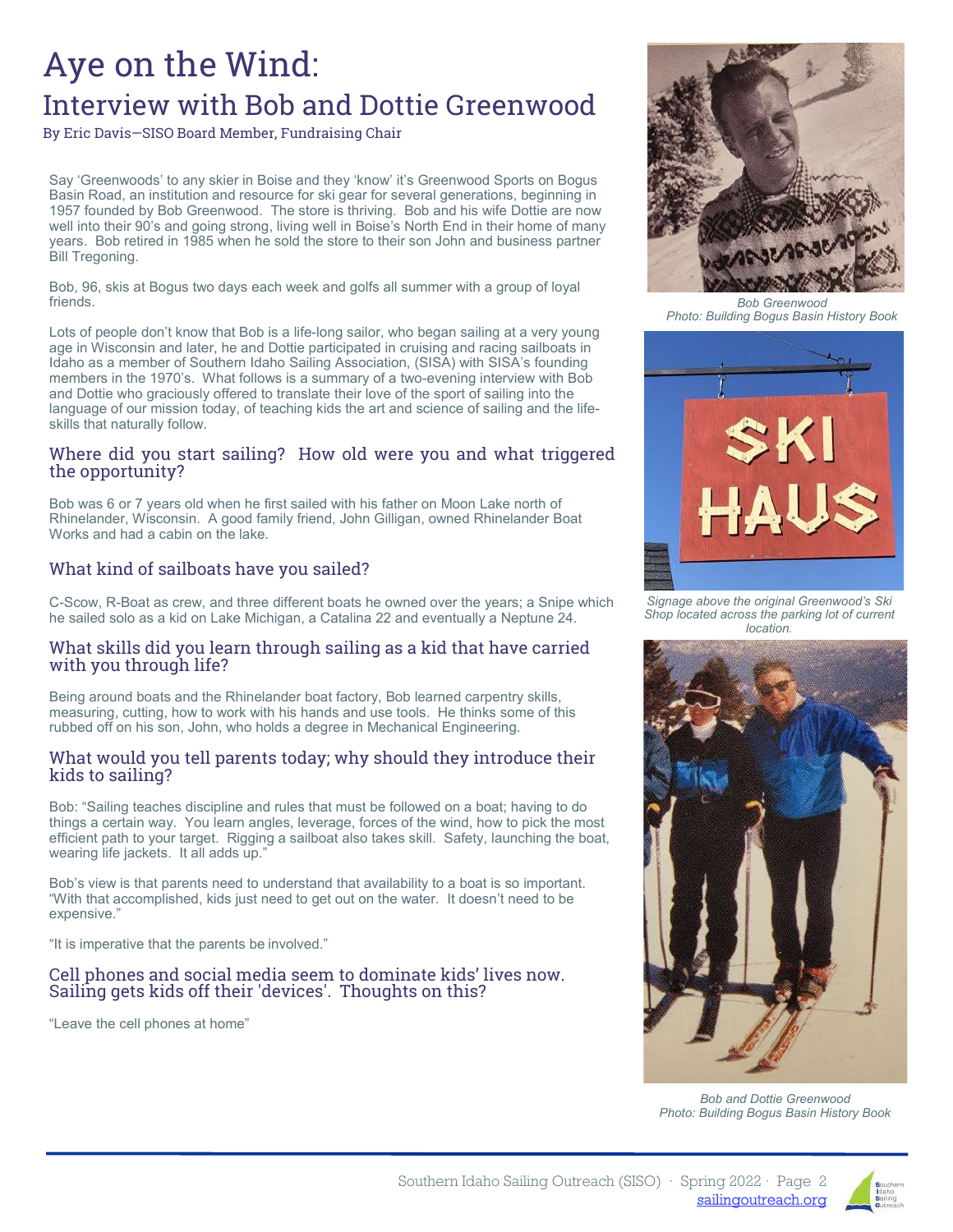#### Best sailing story as a kid.

Bob described a small, "very fast" sailboat custom made by John Gilligan (Rhinelander Boat Works) that had a triangular shaped deck mounted on three pontoons that Bob would sail all over Moon Lake. In 7th grade, Bob and his buddy, Jack Moore, were out on the pontoon 'racer' and got caught in a storm. Heavy winds broke the mast and eventually blew Bob, Jack and the boat to shore, where John Gilligan met them and couldn't stop laughing!

#### What advice would you give to students in our program?

Per Bob, having access to one of the RS Zest boats we have today would have been a dream come true in his childhood. His advice to our kids, "If you know how to handle these little oneperson boats, you will be able to handle any sailboat with confidence".

#### What opportunities opened for you as a young person because you knew how to sail?

A member of the Milwaukee Yacht Club had noticed Bob sailing his Snipe alone on Lake Michigan and invited Bob to crew on his R class racing sloop. These yachts ranged from 38' to 42' in length. He was a teenager and given a lot of responsibility. "Sailing alone, I learned how to be independent, how to think and make decisions by myself."

#### You are such a dedicated skier. Many sailors are skiers. Any thoughts on this?

In Bob's mind it's the same love of outdoor sports and challenges of Mother Nature; gravity and wind that skiers and sailors share. "I am a ski bum, a golf bum and would be a sailing bum if I still had a boat. We never met a sailor or a skier that we didn't like!"

#### Can you talk about the people you have sailed with over the years, experiences and stand-out memories of the early SISA days?

Bob and Dottie share a past rich in friendships that evolved and were centered around sailing, including SISA regattas and extended family trips on the water. The memories and stories are more than can fit into these pages, but here are a few...

Being introduced to Idaho sailing through cruising the BVI's with SISA members Kit and Bob Hoffmaster from Twin Falls.

Spending a full month sailing the Neptune 24, cruising the San Juan Islands, Canadian Gulf Islands, and eventually sailing across the Strait of Georgia from Nanaimo to Vancouver on a single, port tack. "It was a little rough, but we managed, trimmed sails, and never had to tack! Will never forget that"

Sailing and motoring the C22 across Lake Coeur D'Alene and up the Saint Joe River to St. Maries, Idaho.

Cruising in the San Juan Islands with their family of five aboard the Catalina 22.

Racing. SISA regattas with original members; including Otto and Rachel (SISA Committee Boat namesake) Schild, Bob Entwistle, Doris Denney, Mel Cope, Jimmy Donald. Per Bob, "Racing really teaches you how to sail well".

So many fun regattas at Lake Lowell, Cascade, Payette Lake and CJ Strike; Watching wind qusts turn Hobie Cats end-over-end on Cascade, filling their 18' motor home with over a dozen cold, wet sailors after a stormy day on CJ. And many more....

Author's Note: At Bob and Dottie's suggestion I called their son Jim for perspective on sailing with his family as a kid. Jim's memories included many well attended regattas with his family over his childhood. Kids, parents, friends out sailing, camping by the water, developing sailing skills and life-skills by racing sailboats. This is all the stuff that gives color and encouragement to our work of promoting youth sailing and the continuum of sailing as a family sport.

Many thanks to the Greenwood's for helping keep the Southern Idaho sailing spirit alive.



Bob at Bob Greenwood's Ski Haus



Greenwoods Ski Haus - Bogus Basin Road



Bob Greenwood and SISO Board Member Eric Davis January 2022



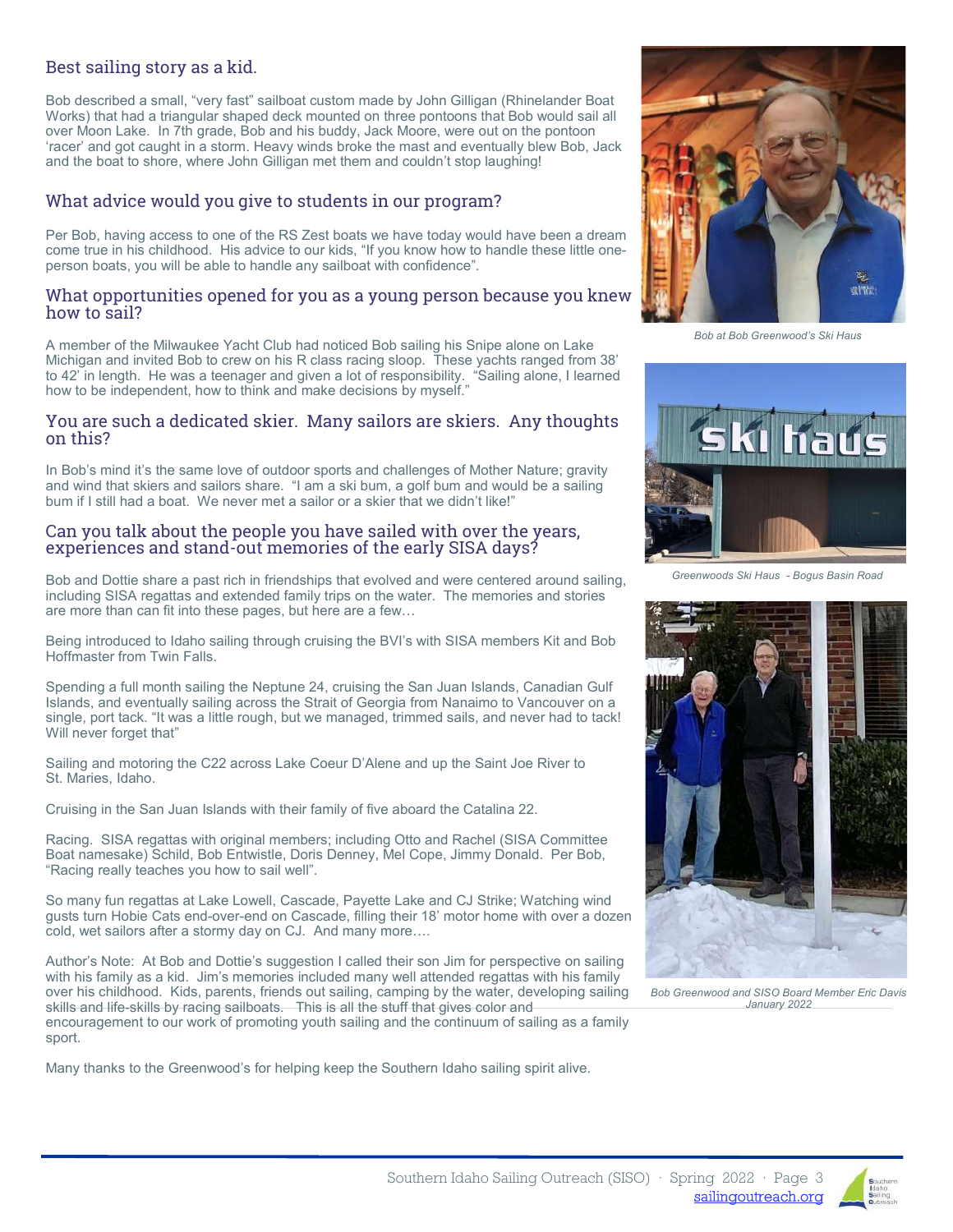# THANK YOU!!

Thanks to tremendous community support and the generosity of our donors, we were successful in our fundraising efforts and have purchased a new safety/chase boat for our youth sailing program. SISO's number one priority is SAFETY, and the addition of this new boat will provide the ability to respond to a variety of potential emergency situations quickly.

All boats have a name, and the SISO Board thought long and hard about a name for our new vessel. We decided to name her "Doris D", in honor of Doris Denney, a long time SISA member and a steadfast SISA supporter. Doris is a strong heartbeat within the SISA alumni, and attended SISO's first fundraising event at Spring Shores. She was acutely interested in the RS Zest student sailboats on display, and had many SISA stories to tell, as well as recalling her indoctrination to sailing on the Charles River while in college.

Doris has been a tremendous SISO mentor and observer: Doris has given encouragement and advice such as embracing SISA alumni and do 'printed' newsletters. She suggested a 'girls only' class and even came to Spring Shores for a day to observe.

The continuity from young to old, SISA to SISO, loyal sailing enthusiasts to donors is sealed by this naming of the new, indestructible Whaler; Doris D. "Kind of like the Sloop John B." she said. Doris is very happy, looking forward to a christening ceremony.

Doris D. Friend of Rachel. May she ply the waters with safety and enthusiasm while being 'Always Ready' (a nod to the US Coast Guard motto. Semper Paratus).

#### We wish to thank all our donors, and especially the anonymous donor who so generously sponsored the matching grant for this fund-raising campaign. Thank you.



New Safety / Chase Boat DORIS D

### Nautical Knowledge: Standing Rigging

Standing rigging comprises the fixed lines, wires, or rods, which support each mast or bowsprit on a sailing yessel and reinforce those spars against wind loads transferred from the sails. This term is used in contrast to running rigging, which represents the moveable elements of rigging which adjust the position and shape of the sails

(source: Wikipedia)



Standing rigging on a rigged sailboat. Key: ( ) Not considered standing Rigging

- 1. Forestay  $\overline{\phantom{aa}}$  5. Inner forstay
- 2. Shroud 6. Sidestay
- 3. (Spreaders) 7. (Boom)
- 
- 4. Backstay 8. Running backstays

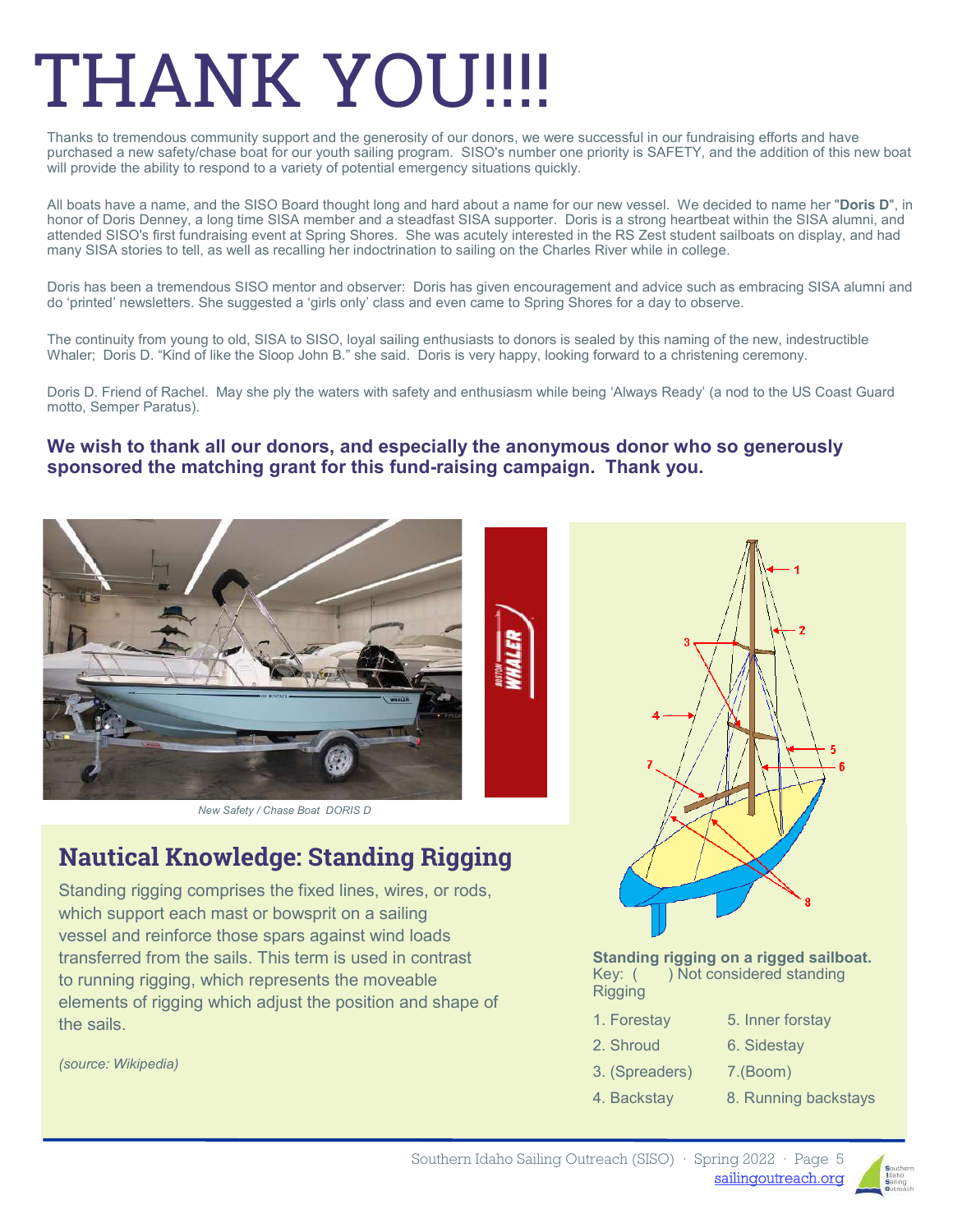## SISO - US Sailing Instructor Certification Opportunity

Now is the time to join the Southern Idaho Sailing Outreach (SISO) team of ten US Sailing Certified Instructors and our partner City of Boise Parks and Recreation to teach kids the fun and rewarding experience of sailing.

Teaching the skills of sailing to Treasure Valley Youth is an opportunity for you to share your passion of sailing with kids. Teaching kids how to sail a small boat provides a lifetime of skills and adventure that you as a sailor have come to cherish. We need individuals like you.

#### What is required from you?

Check out the US Sailing Level 1 course at: Level 1 Instructor - US Sailing - Education for specifics, including prerequisites and fee information. You will notice the Level 1 course is divided into two sections. The first is an online section and the second is the in-person evaluation.

SISO is working towards hosting the in-person 2-day evaluation of the US Sailing Small Boat Level 1 course at Spring Shores Marina either on July 5-6 or July 7-8. Our first pick will be July 7-8.

Be advised, we need a minimum of 8 individuals signed up to host the in-person 2-day evaluation. If we do not receive a commitment of 8, you would need to sign up for your 2-day evaluation at other venues found on the US Sailing website.

#### Meeting the minimum age

All candidates must have reached their 16th birthday within the calendar year that the course is being held in. Candidates under 18 years of age who complete the course will be designated as a Sailing Assistant until their 18th birthday.

Due date: April 15, 2022

The deadline for you to inform SISO of your interest to register is April 15, 2022.

Email Steve Christiansen at steveskisail@gmail.com if you are interested.















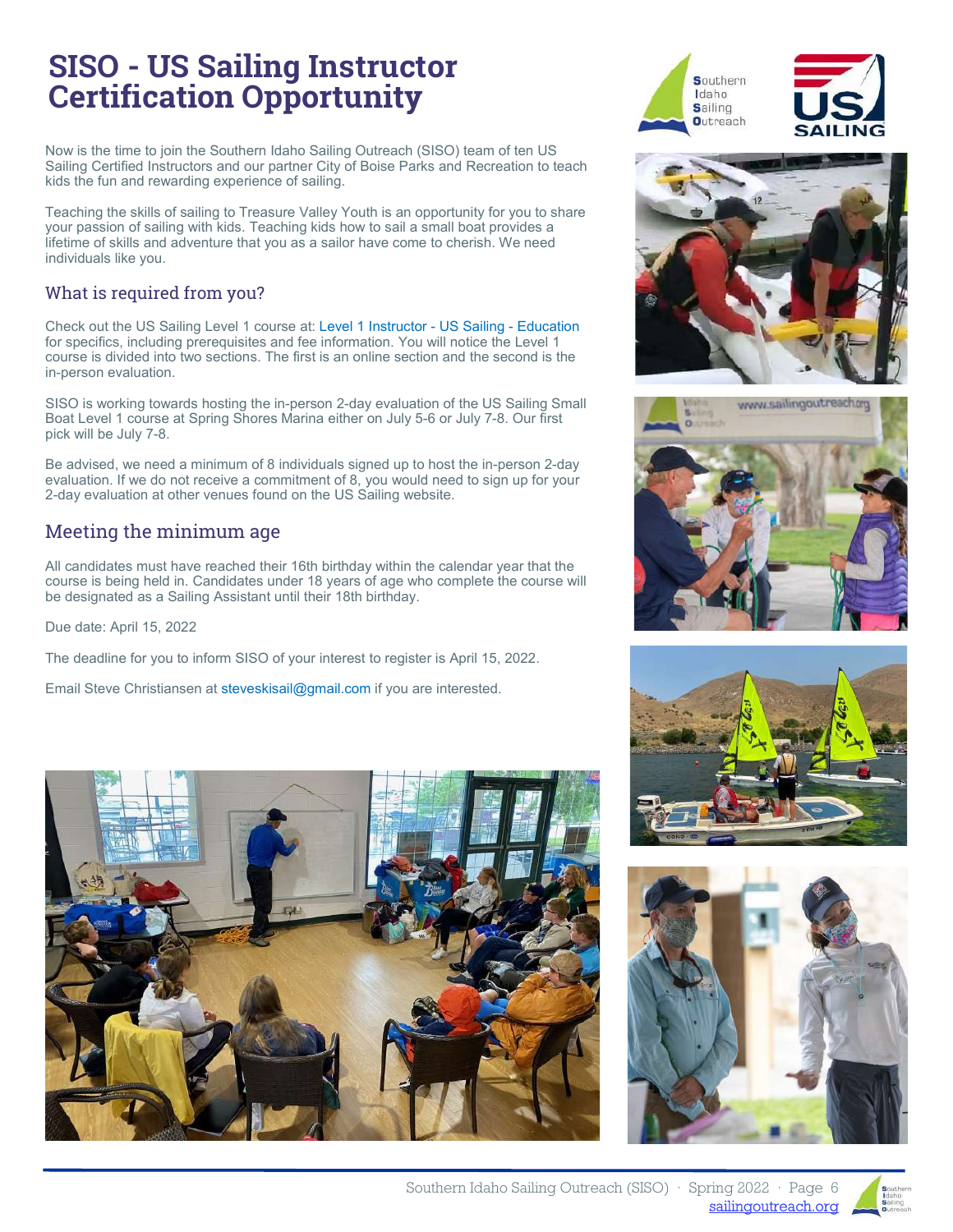## Investing in Treasure Valley Kids through Sailing Education

We couldn't have made youth sailing possible without your financial support.

We have 80+ kids sailing this year including opportunities for previous year graduates to continue their journey of learning how to sail through teamwork, science, adventure and self reliance, all under the watchful eye and coaching/teaching by US Sailing Certified Instructors and volunteers.

Your ongoing donation will assist with operating 2022 sailing camps with safety first and an educational methodology that provides learning in a fun and rewarding way. Funding will help in boat maintenance, fuel, insurance, slip rental, storage and teaching supplies.

SISO is once again participating in Idaho Gives this year. We appreciate your on going support. For more information, visit idahogives.org/organizations/southern-idaho-sailing-outreach





Thisistaiky, I am 12. This was my first time sailing, and I really aprecciate being able to have this experience. I liked camp because it was fun, but also because it is an experience, that will carry with me for the rest of my life. Thankyou for making sailing camp - Hailey Filler

This is Ryan.I am Il Sailing was amazing I enjoyed sailing as my instructus and Shipmutes. Thank you for making sailing can possible. Sincerely Ryan M.

This is Katelyn, age 12, and I have been having so much fur learning in the classroom and going fast on the water. All of US here at the camp appreciate your help in creating the camp and we would like to thank you for making this sailing camp possible. Sincerly, Katelyn

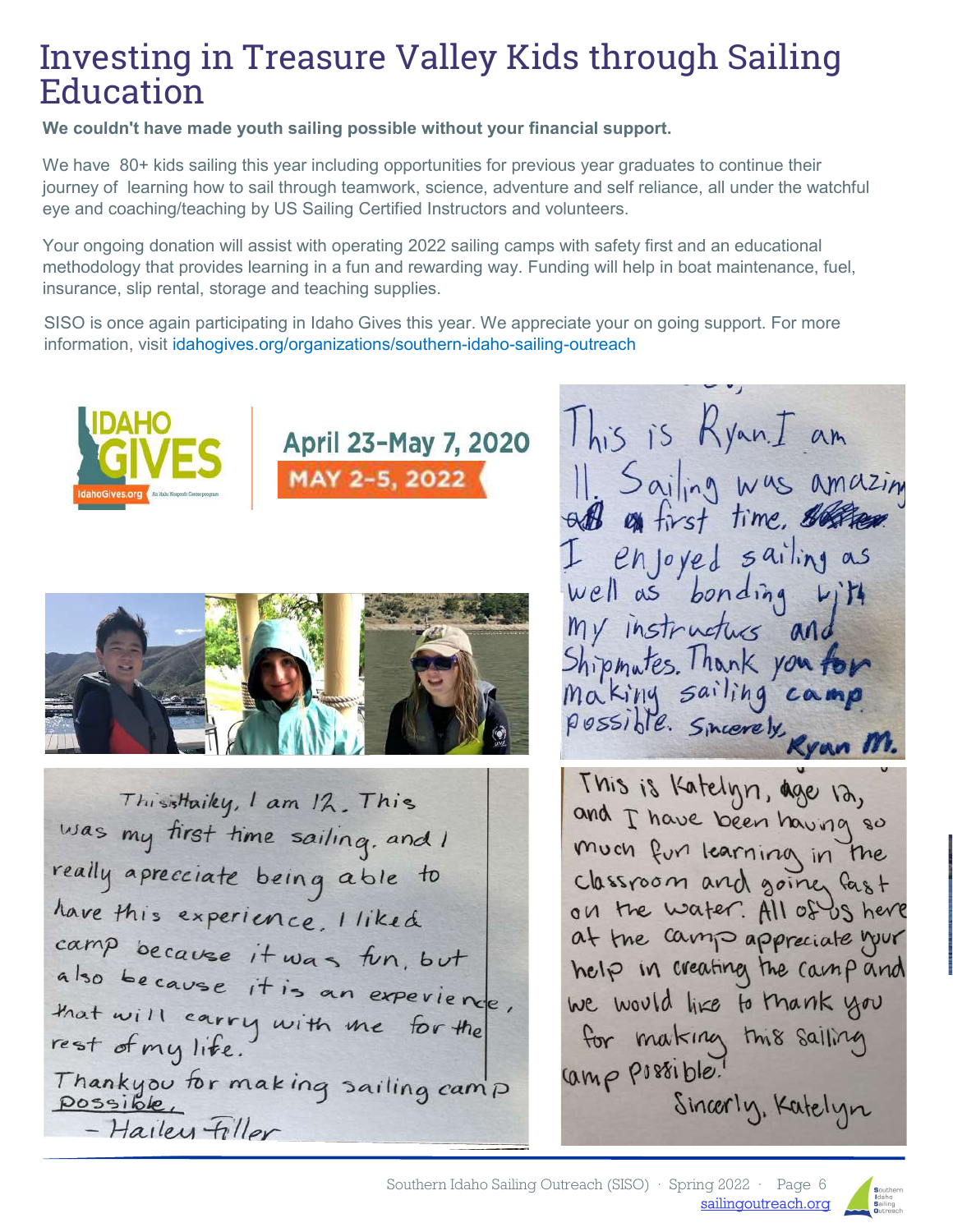

Hawaii SISO Style

Through your generous donations, SISO is growing one step at a time. Our future is bright and youth sailing in the Treasure Valley is ALIVE!

#### Help Make Youth Sailing Possible

Youth sailing education in Southern Idaho is in great demand. Help make sailing accessible to all Treasure Valley Youth.

#### Be part of our success!

SISO is a nonprofit organization that promotes a healthy, active lifestyle through youth sailing education.

Thank you for considering becoming a program advocate today by making a tax-deductible donation.

- Q Online: sailingoutreach.org by credit card or PayPal
- $\Box$  By check: Payable to: Southern Idaho Sailing Outreach Corporation 2117 N 14th Street · Boise, Idaho 83702



@IdahoSailingOutreach

@SouthernIdahoSailingOutreach

**Find us on:** 

**facebook** 



## Teamwork

#### **NOUN**

1. Teamwork is the collaborative effort of a group to achieve a common goal.

Board of Directors Howard King, Co-Chair

Peter Palmer, Co-Chair/Treasurer

Eric Davis, Fundraising Chair

John Burke, Sailing Instructor

Steve Christiansen, Lead Sailing **Instructor** 

JT More, Sailing Instructor

Tina Klamt, Member at Large

#### Advisory Board Members

Surat Nicol Idaho Dept. of Parks and Recreation

Marie Hattaway Boise Parks and Recreation

Clay Lee Boise Parks and Recreation

Paul Hoy, Media Specialist

Chris Marshall, Education Liaison

Kent Reetz, Sailing Instructor

Vince Serio, Sailing Instructor